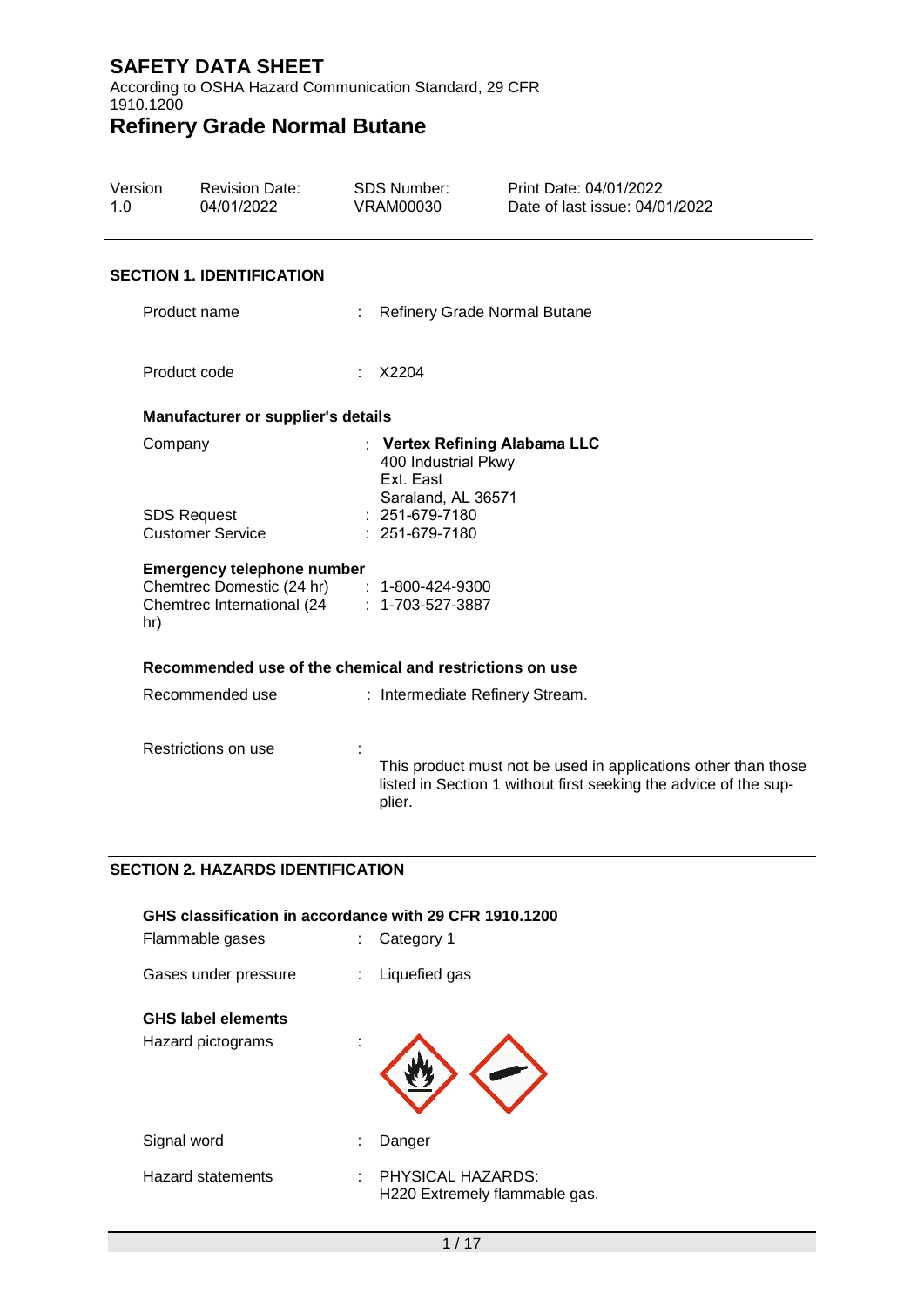According to OSHA Hazard Communication Standard, 29 CFR 1910.1200

### **Refinery Grade Normal Butane**

| Version<br>1.0 | <b>Revision Date:</b><br>04/01/2022 | SDS Number:<br>VRAM00030                  | Print Date: 04/01/2022<br>Date of last issue: 04/01/2022                                                                                                                                                     |
|----------------|-------------------------------------|-------------------------------------------|--------------------------------------------------------------------------------------------------------------------------------------------------------------------------------------------------------------|
|                |                                     | <b>HEALTH HAZARDS:</b>                    | H280 Contains gas under pressure; may explode if heated.<br>Not classified as a health hazard under GHS criteria.<br>ENVIRONMENTAL HAZARDS:<br>Not classified as an environmental hazard under GHS criteria. |
|                | Precautionary statements            | <b>Prevention:</b><br>No smoking.         | P102 Keep out of reach of children.<br>P210 Keep away from heat/sparks/open flames/hot surfaces.<br>P243 Take precautionary measures against static discharge.                                               |
|                |                                     | <b>Response:</b><br>stopped safely.       | P377 Leaking gas fire: Do not extinguish, unless leak can be<br>P381 Eliminate all ignition sources if safe to do so.                                                                                        |
|                |                                     | Storage:<br>place.                        | P410 + P403 Protect from sunlight. Store in a well-ventilated                                                                                                                                                |
|                |                                     | Disposal:<br>Na nunna: 11 nunnu 1 nhunnan |                                                                                                                                                                                                              |

No precautionary phrases.

#### **Other hazards which do not result in classification**

Vapours are heavier than air. Vapours may travel across the ground and reach remote ignition sources causing a flashback fire danger.

High gas concentrations will displace available air; unconsciousness and death may occur suddenly from lack of oxygen.

Exposure to rapidly expanding gases may cause frost burns to eyes and/or skin.

This material has the potential to be a static accumulator.

Even with proper grounding and bonding, this material can still accumulate an electrostatic charge.

If sufficient charge is allowed to accumulate, electrostatic discharge and ignition of flammable airvapour mixtures can occur.

Breathing of high vapour concentrations may cause central nervous system (CNS) depression resulting in dizziness, light-headedness, headache, nausea and loss of coordination. Continued inhalation may result in unconsciousness and death.

The classification of this material is based on OSHA HCS 2012 criteria.

#### **SECTION 3. COMPOSITION/INFORMATION ON INGREDIENTS**

| Chemical name             | Synonyms                                | CAS-No.      | Concentration (% w/w) |
|---------------------------|-----------------------------------------|--------------|-----------------------|
| butane                    | butane (Gas)                            | 106-97-8     | 100<br>$92 -$         |
| propane                   | propane (Re-<br>frigerated lig-<br>uid) | 74-98-6      | $0 - 2.5$             |
| Pentanes and Heavi-<br>er |                                         | Not Assigned | $0 - 2.5$             |

#### **Hazardous components**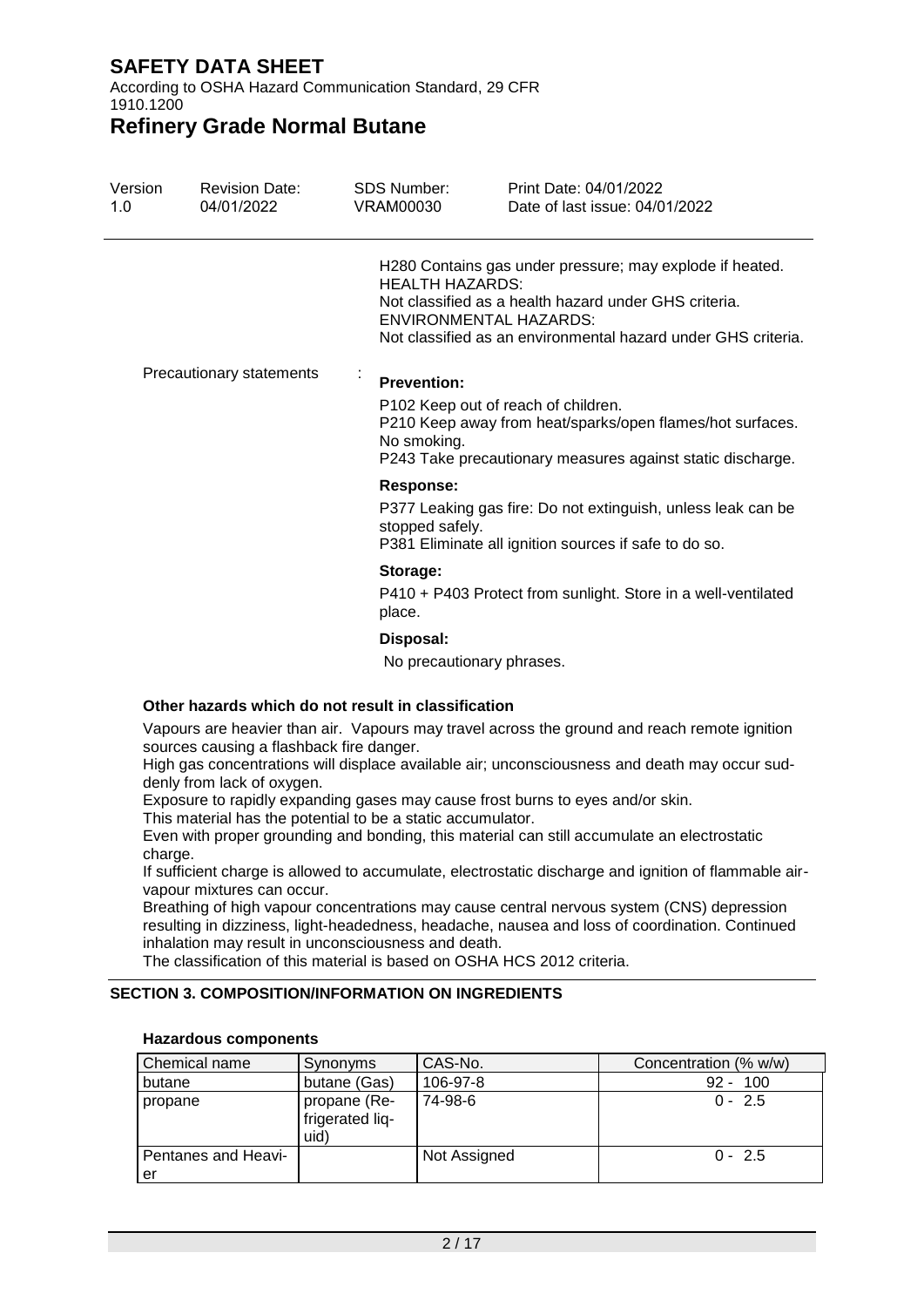According to OSHA Hazard Communication Standard, 29 CFR 1910.1200

# **Refinery Grade Normal Butane**

| Version | <b>Revision Date:</b> | SDS Number: | Print Date: 04/01/2022         |
|---------|-----------------------|-------------|--------------------------------|
| 1.0     | 04/01/2022            | VRAM00030   | Date of last issue: 04/01/2022 |

#### **SECTION 4. FIRST-AID MEASURES**

| General advice                                                                   |    | Not expected to be a health hazard when used under normal<br>conditions.                                                                                                                                                                                                                                                                                           |
|----------------------------------------------------------------------------------|----|--------------------------------------------------------------------------------------------------------------------------------------------------------------------------------------------------------------------------------------------------------------------------------------------------------------------------------------------------------------------|
| If inhaled                                                                       |    | Remove to fresh air. Do not attempt to rescue the victim un-<br>less proper respiratory protection is worn. If the victim has<br>difficulty breathing or tightness of the chest, is dizzy, vomiting,<br>or unresponsive, give 100% oxygen with rescue breathing or<br>Cardio-Pulmonary Resuscitation as required and transport to<br>the nearest medical facility. |
| In case of skin contact                                                          | t. | Remove contaminated clothing. Flush exposed area with wa-<br>ter and follow by washing with soap if available.<br>If persistent irritation occurs, obtain medical attention.                                                                                                                                                                                       |
| In case of eye contact                                                           | t  | In the event of frostbite, slowly warm the exposed area by<br>rinsing with warm water. Otherwise:<br>Flush eyes with water while holding eyelids open. Rest eyes<br>for 30 minutes. If redness, burning, blurred vision, or swelling<br>persist transport to the nearest medical facility for additional<br>treatment.                                             |
| If swallowed                                                                     |    | In general no treatment is necessary unless large quantities<br>are swallowed, however, get medical advice.                                                                                                                                                                                                                                                        |
| Most important symptoms<br>and effects, both acute and<br>delayed                |    | High concentrations may cause central nervous system de-<br>pression resulting in headaches, dizziness and nausea; con-<br>tinued inhalation may result in unconsciousness and/or death.                                                                                                                                                                           |
| Protection of first-aiders                                                       | t. | When administering first aid, ensure that you are wearing the<br>appropriate personal protective equipment according to the<br>incident, injury and surroundings.                                                                                                                                                                                                  |
| Indication of any immediate<br>medical attention and special<br>treatment needed |    | Treat symptomatically.<br>Administer oxygen if necessary.                                                                                                                                                                                                                                                                                                          |
|                                                                                  |    | Potential for cardiac sensitisation, particularly in abuse situa-<br>tions. Hypoxia or negative inotropes may enhance these ef-<br>fects. Consider: oxygen therapy.                                                                                                                                                                                                |

#### **SECTION 5. FIRE-FIGHTING MEASURES**

| Suitable extinguishing media | Shut off supply. If not possible and no risk to surroundings, let<br>the fire burn itself out.<br>Use foam, water fog for major fires.<br>Use dry chemical powder, carbon dioxide, sand or earth for<br>minor fires. |
|------------------------------|----------------------------------------------------------------------------------------------------------------------------------------------------------------------------------------------------------------------|
| Unsuitable extinguishing     | Do not use direct water jets on the burning product as they                                                                                                                                                          |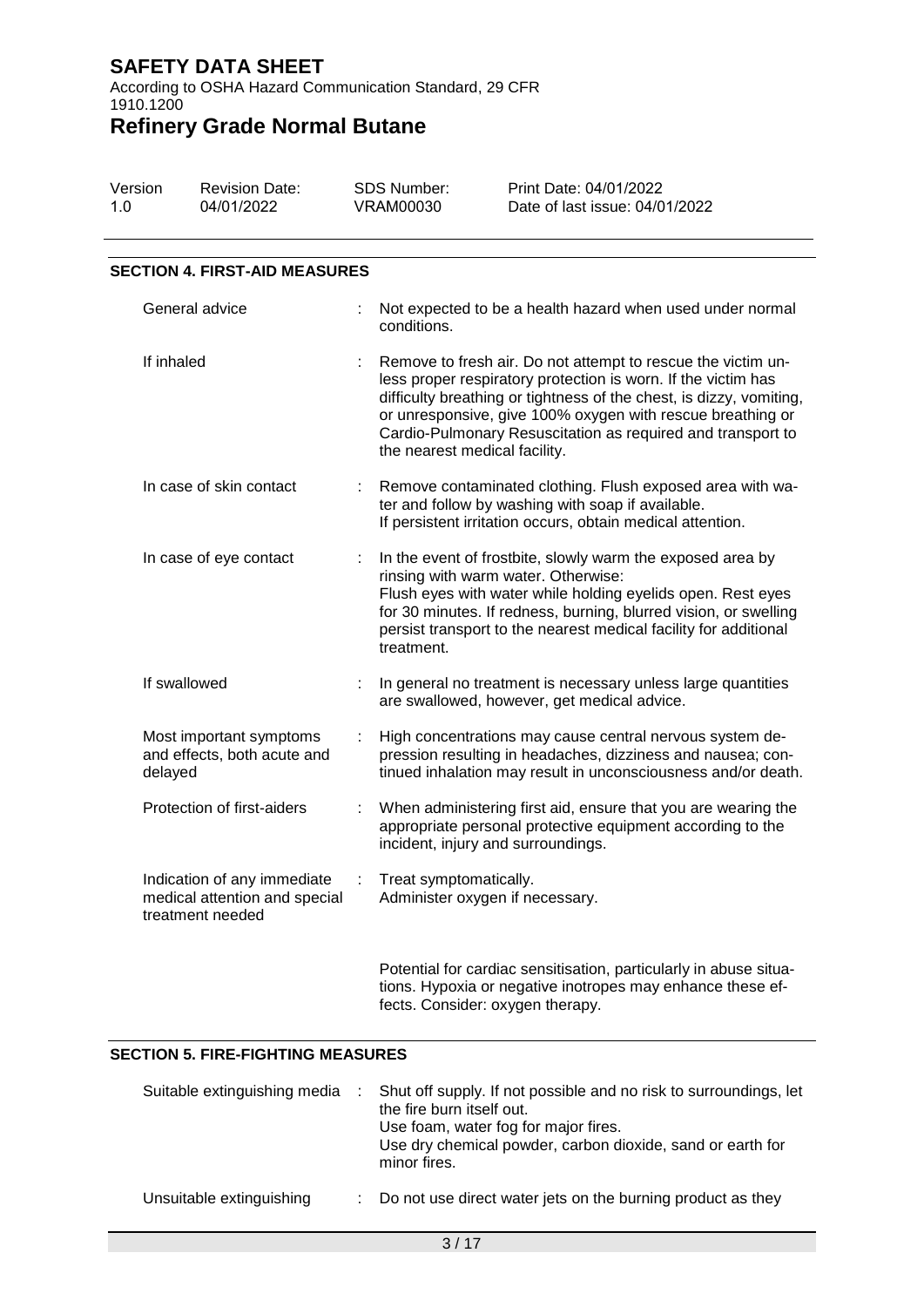According to OSHA Hazard Communication Standard, 29 CFR 1910.1200

# **Refinery Grade Normal Butane**

| Version<br>1.0 | <b>Revision Date:</b><br>04/01/2022              |   | <b>SDS Number:</b><br>VRAM00030                                | Print Date: 04/01/2022<br>Date of last issue: 04/01/2022                                                                                                                                                                                                                                                                                                                                    |
|----------------|--------------------------------------------------|---|----------------------------------------------------------------|---------------------------------------------------------------------------------------------------------------------------------------------------------------------------------------------------------------------------------------------------------------------------------------------------------------------------------------------------------------------------------------------|
| media          |                                                  |   |                                                                | could cause a steam explosion and spread of the fire.<br>Simultaneous use of foam and water on the same surface is<br>to be avoided as water destroys the foam.                                                                                                                                                                                                                             |
| fighting       | Specific hazards during fire-                    | ÷ | occurs.<br>to heat or flames.<br>distant ignition is possible. | Hazardous combustion products may include:<br>Carbon monoxide may be evolved if incomplete combustion<br>Unidentified organic and inorganic compounds.<br>Sustained fire attack on vessels may result in a Boiling Liquid<br>Expanding Vapor Explosion (BLEVE).<br>Contents are under pressure and can explode when exposed<br>The vapour is heavier than air, spreads along the ground and |
| ods            | Specific extinguishing meth-                     |   |                                                                | Use extinguishing measures that are appropriate to local cir-<br>cumstances and the surrounding environment.                                                                                                                                                                                                                                                                                |
|                | Further information                              |   | to evacuate immediately.                                       | Clear fire area of all non-emergency personnel.<br>Keep adjacent containers cool by spraying with water.<br>If possible remove containers from the danger zone.<br>If the fire cannot be extinguished the only course of action is                                                                                                                                                          |
|                | Special protective equipment<br>for firefighters | ÷ |                                                                | Proper protective equipment including chemical resistant<br>gloves are to be worn; chemical resistant suit is indicated if<br>large contact with spilled product is expected. Self-Contained<br>Breathing Apparatus must be worn when approaching a fire in<br>a confined space. Select fire fighter's clothing approved to<br>relevant Standards (e.g. Europe: EN469).                     |

#### **SECTION 6. ACCIDENTAL RELEASE MEASURES**

| Personal precautions, protec-<br>tive equipment and emer-<br>gency procedures | Shut off leaks, if possible without personal risks. Remove all<br>possible sources of ignition in the surrounding area and evac-<br>uate all personnel. Attempt to disperse the gas or to direct its<br>flow to a safe location for example by using fog sprays. Take<br>precautionary measures against static discharge. Ensure elec-<br>trical continuity by bonding and grounding (earthing) all<br>equipment. Monitor area with combustible gas meter.<br>Test atmosphere for flammable gas concentrations to ensure<br>safe working conditions before personnel are allowed to enter<br>the area. |
|-------------------------------------------------------------------------------|--------------------------------------------------------------------------------------------------------------------------------------------------------------------------------------------------------------------------------------------------------------------------------------------------------------------------------------------------------------------------------------------------------------------------------------------------------------------------------------------------------------------------------------------------------------------------------------------------------|
| <b>Environmental precautions</b>                                              | Use appropriate containment to avoid environmental contami-<br>nation.                                                                                                                                                                                                                                                                                                                                                                                                                                                                                                                                 |
| Methods and materials for<br>containment and cleaning up                      | Allow to evaporate.<br>Attempt to disperse the gas or to direct its flow to a safe loca-<br>tion, for example by using fog sprays.<br>Take precautionary measures against static discharges.                                                                                                                                                                                                                                                                                                                                                                                                           |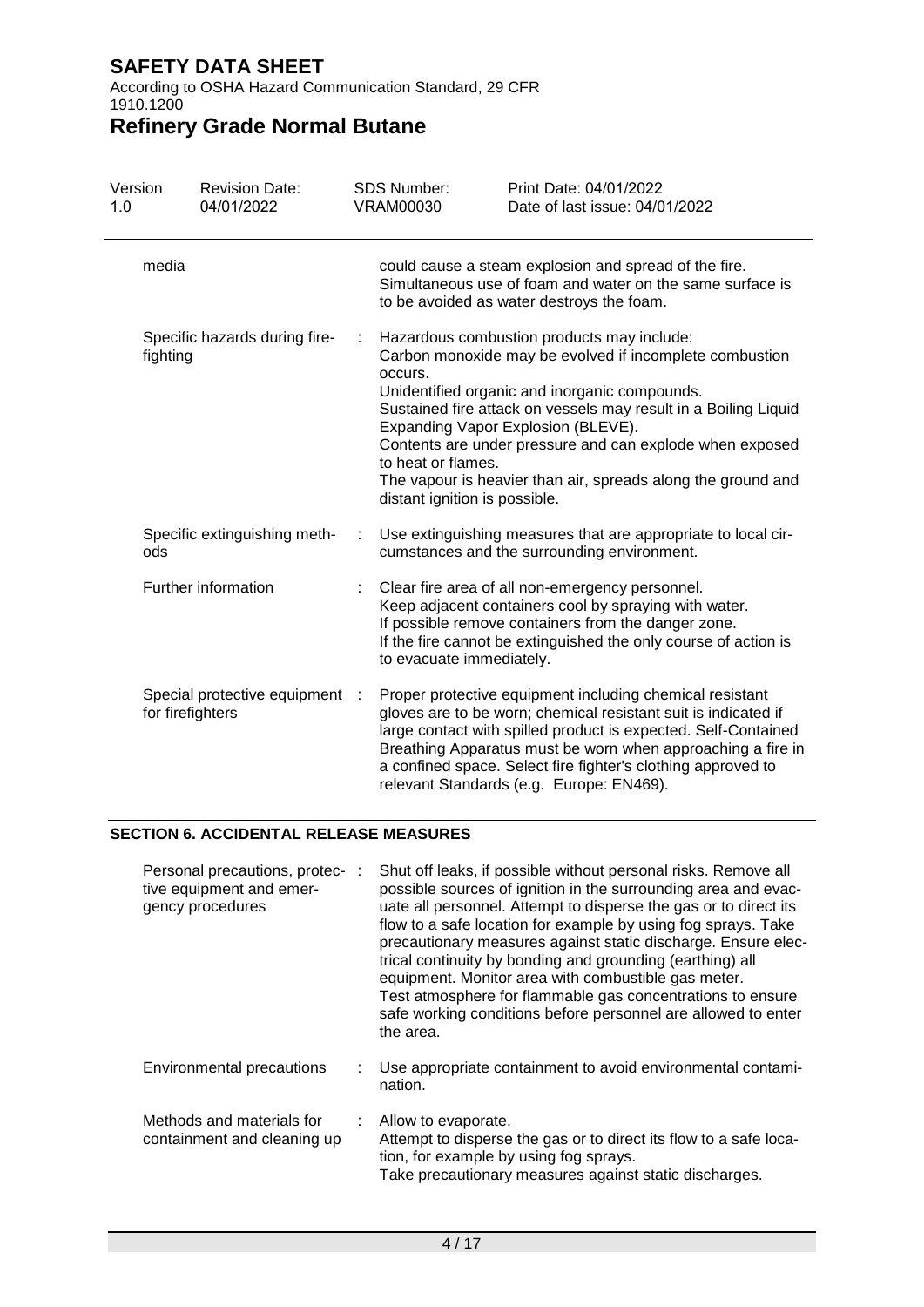According to OSHA Hazard Communication Standard, 29 CFR 1910.1200

# **Refinery Grade Normal Butane**

| Version | <b>Revision Date:</b> | <b>SDS Number:</b>                                      | Print Date: 04/01/2022                                                                                                                                                                                                                                                                                                                                                                                      |
|---------|-----------------------|---------------------------------------------------------|-------------------------------------------------------------------------------------------------------------------------------------------------------------------------------------------------------------------------------------------------------------------------------------------------------------------------------------------------------------------------------------------------------------|
| 1.0     | 04/01/2022            | VRAM00030                                               | Date of last issue: 04/01/2022                                                                                                                                                                                                                                                                                                                                                                              |
|         | Additional advice     | this Safety Data Sheet.<br>enters surface water drains. | : For guidance on selection of personal protective equipment<br>see Chapter 8 of this Safety Data Sheet.<br>Notify authorities if any exposure to the general public or the<br>environment occurs or is likely to occur.<br>For guidance on disposal of spilled material see Chapter 13 of<br>Vapour may form an explosive mixture with air.<br>Risk of explosion. Inform the emergency services if product |

#### **SECTION 7. HANDLING AND STORAGE**

| <b>Technical measures</b>    |    | Avoid breathing of or direct contact with material. Only use in<br>well ventilated areas. Wash thoroughly after handling. For<br>guidance on selection of personal protective equipment see<br>Chapter 8 of this Safety Data Sheet.<br>Use the information in this data sheet as input to a risk as-<br>sessment of local circumstances to help determine appropri-<br>ate controls for safe handling, storage and disposal of this<br>material.<br>Air-dry contaminated clothing in a well-ventilated area before<br>laundering.<br>Use local exhaust ventilation if there is risk of inhalation of<br>vapours, mists or aerosols.<br>Take precautionary measures against static discharges. |
|------------------------------|----|-----------------------------------------------------------------------------------------------------------------------------------------------------------------------------------------------------------------------------------------------------------------------------------------------------------------------------------------------------------------------------------------------------------------------------------------------------------------------------------------------------------------------------------------------------------------------------------------------------------------------------------------------------------------------------------------------|
| Advice on safe handling      | t. | Ensure that all local regulations regarding handling and stor-<br>age facilities are followed.<br>This product is intended for use in closed systems only.<br>This product can create a low temperature exposure hazard<br>when released as a liquid.<br>Extinguish any naked flames. Do not smoke. Remove ignition<br>sources. Avoid sparks.<br>Avoid prolonged or repeated contact with skin.<br>Electrostatic charges may be generated during pumping. Elec-<br>trostatic discharge may cause fire.<br>Earth all equipment.<br>Use local exhaust ventilation if there is risk of inhalation of<br>vapours, mists or aerosols.                                                              |
| Avoidance of contact         | ÷. | Strong oxidising agents.                                                                                                                                                                                                                                                                                                                                                                                                                                                                                                                                                                                                                                                                      |
| <b>Product Transfer</b>      |    | Refer to guidance under Handling section. Do not use com-<br>pressed air for filling discharge or handling. Electrostatic<br>charges may be generated during pumping. Electrostatic dis-<br>charge may cause fire. Delivery lines may become cold<br>enough to present a cold burns hazard. Ensure electrical con-<br>tinuity by bonding and grounding (earthing) all equipment.<br>Restrict line velocity during pumping in order to avoid genera-<br>tion of electrostatic discharge.                                                                                                                                                                                                       |
| Further information on stor- |    | Store only in purpose-designed, appropriately labelled pres-                                                                                                                                                                                                                                                                                                                                                                                                                                                                                                                                                                                                                                  |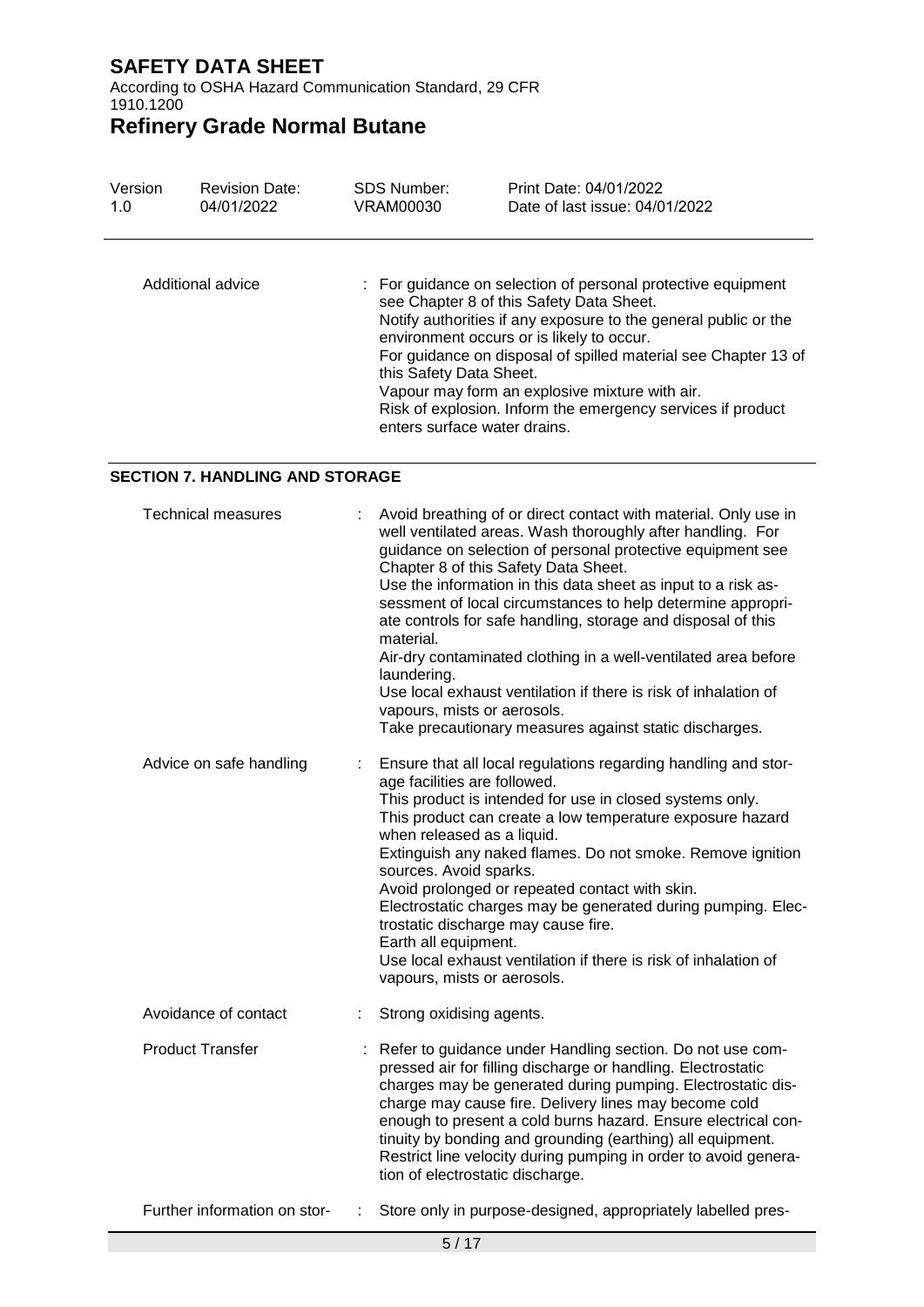According to OSHA Hazard Communication Standard, 29 CFR 1910.1200

# **Refinery Grade Normal Butane**

| Version<br>1.0 | <b>Revision Date:</b><br>04/01/2022 | <b>SDS Number:</b><br><b>VRAM00030</b>                        | Print Date: 04/01/2022<br>Date of last issue: 04/01/2022                                                                                                                                                                                                                                                                                                                                                                                                                                                                                                                                                                                                                                                                                                |
|----------------|-------------------------------------|---------------------------------------------------------------|---------------------------------------------------------------------------------------------------------------------------------------------------------------------------------------------------------------------------------------------------------------------------------------------------------------------------------------------------------------------------------------------------------------------------------------------------------------------------------------------------------------------------------------------------------------------------------------------------------------------------------------------------------------------------------------------------------------------------------------------------------|
|                | age stability                       | sure vessels or cylinders.<br>other strong oxidizers.<br>ble. | Must be stored in a well-ventilated area, away from sunlight,<br>ignition sources and other sources of heat.<br>Do not store near cylinders containing compressed oxygen or<br>The vapours in the head space of the storage vessel may lie<br>in the flammable/explosive range and hence may be flamma-<br>Refer to section 15 for any additional specific legislation cov-<br>ering the packaging and storage of this product.                                                                                                                                                                                                                                                                                                                         |
|                | Packaging material                  | GB, Neoprene (CR).                                            | Suitable material: For containers and container linings, use<br>materials specifically approved for use with this product., Ex-<br>amples of suitable materials are: PA-11, PEEK, PVDF, PTFE,<br>GRE (Epoxy), GRVE (vinyl ester), Viton (FKM), type F and<br>Unsuitable material: Some forms of cast iron., Examples of<br>materials to avoid are: ABS, polymethyl methacrylate<br>(PMMA), polyethylene (PE / HDPE), polypropylene (PP),<br>PVC, natural rubber (NR), Nitrile (NBR) ethylene propylene<br>rubber (EPDM), Butyl (IIR), Hypalon (CSM), polystyrene, pol-<br>yvinyl chloride (PVC), polyisobutylene., For containers and<br>container linings, aluminium should not be used if there is a<br>risk of caustic contamination of the product. |
|                | <b>Container Advice</b>             |                                                               | : Do not cut, drill, grind, weld or perform similar operations on or<br>near containers. Containers, even those that have been emp-<br>tied, can contain explosive vapours.                                                                                                                                                                                                                                                                                                                                                                                                                                                                                                                                                                             |
|                | Specific use(s)                     | : Not applicable.                                             |                                                                                                                                                                                                                                                                                                                                                                                                                                                                                                                                                                                                                                                                                                                                                         |
|                |                                     | on Static Electricity).                                       | See additional references that provide safe handling practices:<br>American Petroleum Institute 2003 (Protection Against Igni-<br>tions Arising out of Static, Lightning and Stray Currents) or<br>National Fire Protection Agency 77 (Recommended Practices<br>IEC/TS 60079-32-1: Electrostatic hazards, guidance                                                                                                                                                                                                                                                                                                                                                                                                                                      |

### **SECTION 8. EXPOSURE CONTROLS AND PERSONAL PROTECTION**

| Components | CAS-No.  | Value type  | Control parame-    | <b>Basis</b> |
|------------|----------|-------------|--------------------|--------------|
|            |          | (Form of    | ters / Permissible |              |
|            |          | exposure)   | concentration      |              |
| butane     | 106-97-8 | <b>STEL</b> | $1,000$ ppm        | <b>ACGIH</b> |
| propane    | 74-98-6  | TWA         | 1,000 ppm          | OSHA Z-1     |
|            |          |             | 1,800 mg/m3        |              |

#### **Components with workplace control parameters**

### **Biological occupational exposure limits**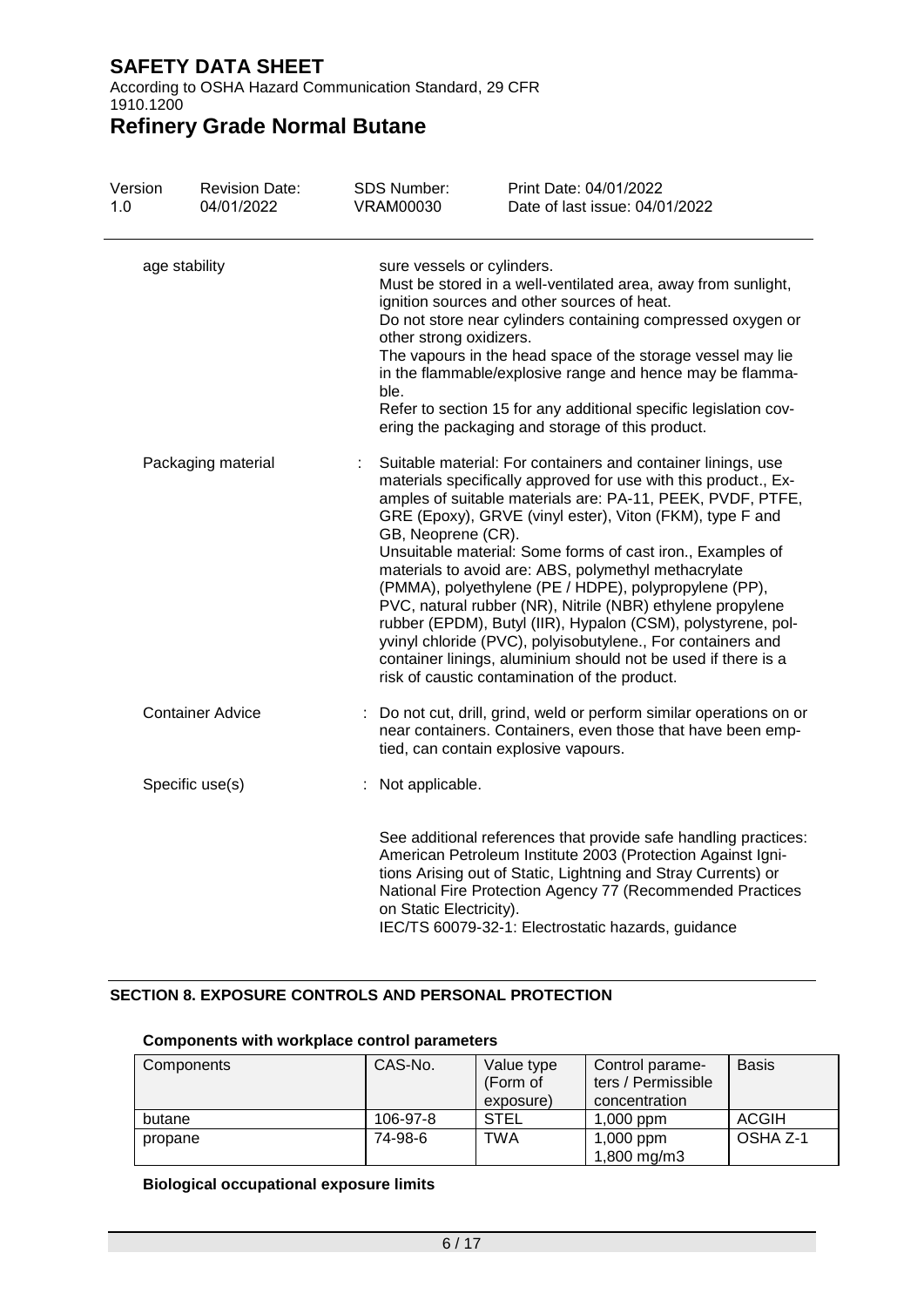According to OSHA Hazard Communication Standard, 29 CFR 1910.1200

### **Refinery Grade Normal Butane**

| Version | <b>Revision Date:</b> | SDS Number: | Print Date: 04/01/2022         |
|---------|-----------------------|-------------|--------------------------------|
| 1.0     | 04/01/2022            | VRAM00030   | Date of last issue: 04/01/2022 |

No biological limit allocated.

#### **Monitoring Methods**

Monitoring of the concentration of substances in the breathing zone of workers or in the general workplace may be required to confirm compliance with an OEL and adequacy of exposure controls. For some substances biological monitoring may also be appropriate.

Validated exposure measurement methods should be applied by a competent person and samples analysed by an accredited laboratory.

Examples of sources of recommended exposure measurement methods are given below or contact the supplier. Further national methods may be available.

National Institute of Occupational Safety and Health (NIOSH), USA: Manual of Analytical Methods http://www.cdc.gov/niosh/

Occupational Safety and Health Administration (OSHA), USA: Sampling and Analytical Methods http://www.osha.gov/

Health and Safety Executive (HSE), UK: Methods for the Determination of Hazardous Substances http://www.hse.gov.uk/

Institut für Arbeitsschutz Deutschen Gesetzlichen Unfallversicherung (IFA) , Germany http://www.dguv.de/inhalt/index.jsp

L'Institut National de Recherche et de Securité, (INRS), France http://www.inrs.fr/accueil

**Engineering measures** : The level of protection and types of controls necessary will vary depending upon potential exposure conditions. Select controls based on a risk assessment of local circumstances. Appropriate measures include: Use sealed systems as far as possible. Adequate explosion-proof ventilation to control airborne concentrations below the exposure guidelines/limits. Local exhaust ventilation is recommended. Eye washes and showers for emergency use.

General Information:

Always observe good personal hygiene measures, such as washing hands after handling the material and before eating, drinking, and/or smoking. Routinely wash work clothing and protective equipment to remove contaminants. Discard contaminated clothing and footwear that cannot be cleaned. Practice good housekeeping.

Define procedures for safe handling and maintenance of controls.

Educate and train workers in the hazards and control measures relevant to normal activities associated with this product.

Ensure appropriate selection, testing and maintenance of equipment used to control exposure, e.g. personal protective equipment, local exhaust ventilation.

Drain down system prior to equipment break-in or maintenance.

Retain drain downs in sealed storage pending disposal or for subsequent recycle.

Do not ingest. If swallowed then seek immediate medical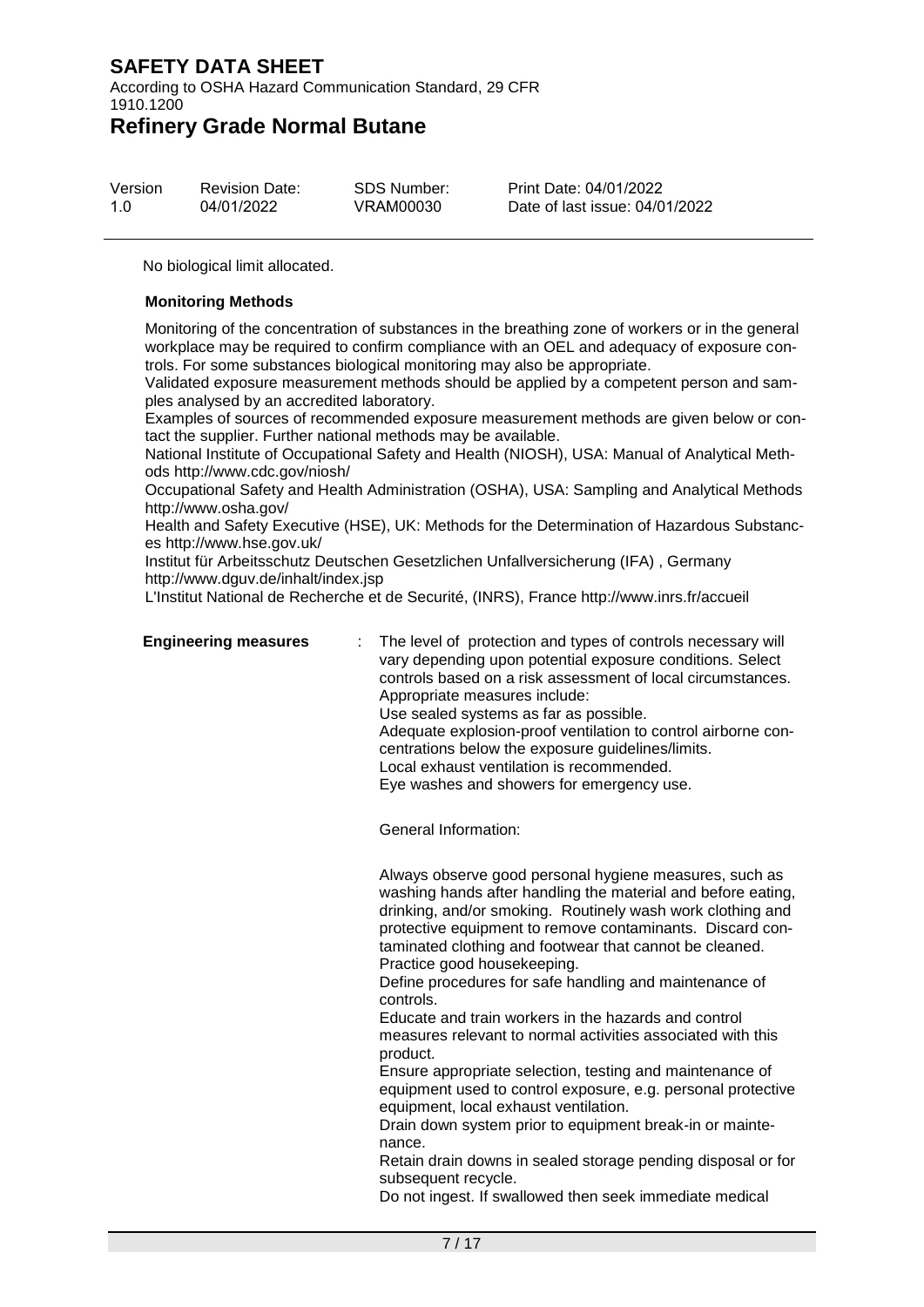According to OSHA Hazard Communication Standard, 29 CFR 1910.1200

# **Refinery Grade Normal Butane**

| Version<br>1.0 | <b>Revision Date:</b><br>04/01/2022 | <b>SDS Number:</b><br><b>VRAM00030</b> | Print Date: 04/01/2022<br>Date of last issue: 04/01/2022                                                                                                                                                                                                                                                                                                                                                                                                                                                                                                                                                                                                                                                                                                                                                                                                                                                                                                             |
|----------------|-------------------------------------|----------------------------------------|----------------------------------------------------------------------------------------------------------------------------------------------------------------------------------------------------------------------------------------------------------------------------------------------------------------------------------------------------------------------------------------------------------------------------------------------------------------------------------------------------------------------------------------------------------------------------------------------------------------------------------------------------------------------------------------------------------------------------------------------------------------------------------------------------------------------------------------------------------------------------------------------------------------------------------------------------------------------|
|                |                                     | assistance                             |                                                                                                                                                                                                                                                                                                                                                                                                                                                                                                                                                                                                                                                                                                                                                                                                                                                                                                                                                                      |
|                | Personal protective equipment       |                                        |                                                                                                                                                                                                                                                                                                                                                                                                                                                                                                                                                                                                                                                                                                                                                                                                                                                                                                                                                                      |
|                | Respiratory protection              | ratus.<br>point <65 °C (149 °F)]       | If engineering controls do not maintain airborne concentra-<br>tions to a level which is adequate to protect worker health,<br>select respiratory protection equipment suitable for the spe-<br>cific conditions of use and meeting relevant legislation.<br>Check with respiratory protective equipment suppliers.<br>Where air-filtering respirators are unsuitable (e.g. airborne<br>concentrations are high, risk of oxygen deficiency, confined<br>space) use appropriate positive pressure breathing appa-<br>Where air-filtering respirators are suitable, select an appro-<br>priate combination of mask and filter.<br>All respiratory protection equipment and use must be in ac-<br>cordance with local regulations.<br>Respirator selection, use and maintenance should be in ac-<br>cordance with the requirements of the OSHA Respiratory<br>Protection Standard, 29 CFR 1910.134.<br>Select a filter suitable for organic gases and vapours [boiling] |
|                | Hand protection<br>Remarks          |                                        | Personal hygiene is a key element of effective hand care.<br>Gloves must only be worn on clean hands. After using<br>gloves, hands should be washed and dried thoroughly. Appli-<br>cation of a non-perfumed moisturizer is recommended. Suit-<br>ability and durability of a glove is dependent on usage, e.g.<br>frequency and duration of contact, chemical resistance of<br>glove material, dexterity. Always seek advice from glove sup-<br>pliers. Contaminated gloves should be replaced.                                                                                                                                                                                                                                                                                                                                                                                                                                                                     |
|                | Eye protection                      |                                        | Wear safety glasses and face shield (preferably with a chin<br>guard) if splashes are likely to occur.                                                                                                                                                                                                                                                                                                                                                                                                                                                                                                                                                                                                                                                                                                                                                                                                                                                               |
|                | Skin and body protection            | apron.                                 | Chemical and cold resistant gloves/gauntlets, boots, and                                                                                                                                                                                                                                                                                                                                                                                                                                                                                                                                                                                                                                                                                                                                                                                                                                                                                                             |
|                | Protective measures                 |                                        | Personal protective equipment (PPE) should meet recom-                                                                                                                                                                                                                                                                                                                                                                                                                                                                                                                                                                                                                                                                                                                                                                                                                                                                                                               |

mended national standards. Check with PPE suppliers.

| <b>Environmental exposure controls</b> |  |                                                                                                                                                                                                                         |  |
|----------------------------------------|--|-------------------------------------------------------------------------------------------------------------------------------------------------------------------------------------------------------------------------|--|
| General advice                         |  | : Local guidelines on emission limits for volatile substances<br>must be observed for the discharge of exhaust air containing<br>vapour.<br>Information on accidental release measures are to be found in<br>section 6. |  |

#### **SECTION 9. PHYSICAL AND CHEMICAL PROPERTIES**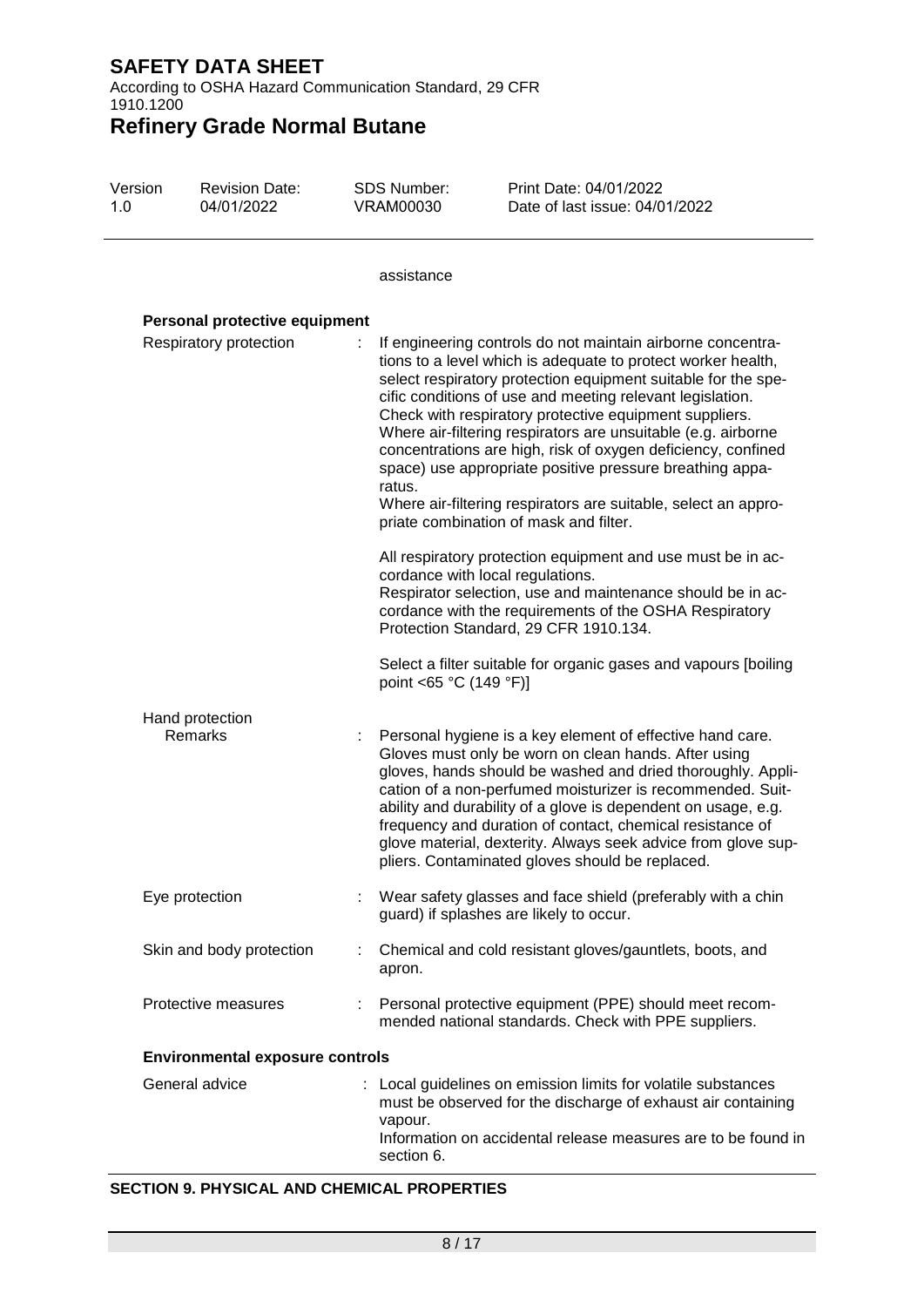According to OSHA Hazard Communication Standard, 29 CFR 1910.1200

# **Refinery Grade Normal Butane**

| 1.0 | Version         | <b>Revision Date:</b><br>04/01/2022                            |                | <b>SDS Number:</b><br><b>VRAM00030</b> | Print Date: 04/01/2022<br>Date of last issue: 04/01/2022 |
|-----|-----------------|----------------------------------------------------------------|----------------|----------------------------------------|----------------------------------------------------------|
|     | Appearance      |                                                                |                | Liquid under pressure.                 |                                                          |
|     | Colour          |                                                                |                | colourless                             |                                                          |
|     | Odour           |                                                                |                | odourless                              |                                                          |
|     |                 | <b>Odour Threshold</b>                                         |                | Data not available                     |                                                          |
|     | pH              |                                                                |                | Not applicable                         |                                                          |
|     |                 | Melting point/freezing point                                   | ÷              | Data not available                     |                                                          |
|     |                 | Boiling point/boiling range                                    | ÷              | -60.0 °C / -76.0 °F                    |                                                          |
|     | Flash point     |                                                                |                | -60.0 °C / -76.0 °F                    |                                                          |
|     |                 | Evaporation rate                                               |                | Data not available                     |                                                          |
|     |                 | Flammability (solid, gas)                                      | ÷.             | Extremely flammable.                   |                                                          |
|     |                 | Upper explosion limit / upper : 8.5 %(V)<br>flammability limit |                |                                        |                                                          |
|     |                 | Vapour pressure                                                | $\mathbb{R}^n$ | 2.62 bar (37.8 °C / 100.0 °F)          |                                                          |
|     |                 | Relative vapour density                                        |                | 2.0<br>$(Air = 1.0)$                   |                                                          |
|     |                 | Relative density                                               |                | $0.6$ (0.0 °C / 32.0 °F)               |                                                          |
|     | Density         |                                                                |                | Data not available                     |                                                          |
|     | Solubility(ies) | Water solubility                                               | ÷.             | 100 g/l completely soluble             |                                                          |
|     | octanol/water   | Partition coefficient: n-                                      |                | Data not available                     |                                                          |
|     |                 | Auto-ignition temperature                                      | ÷.             | 287 °C / 549 °F                        |                                                          |
|     |                 | Decomposition temperature                                      | ÷              | no data available                      |                                                          |
|     | Viscosity       | Viscosity, dynamic                                             |                | Data not available                     |                                                          |
|     |                 | Viscosity, kinematic                                           |                | Data not available                     |                                                          |
|     |                 | <b>Explosive properties</b>                                    |                |                                        | Classification Code: NOT CLASS: Not classified           |
|     |                 | Oxidizing properties                                           |                | Not applicable                         |                                                          |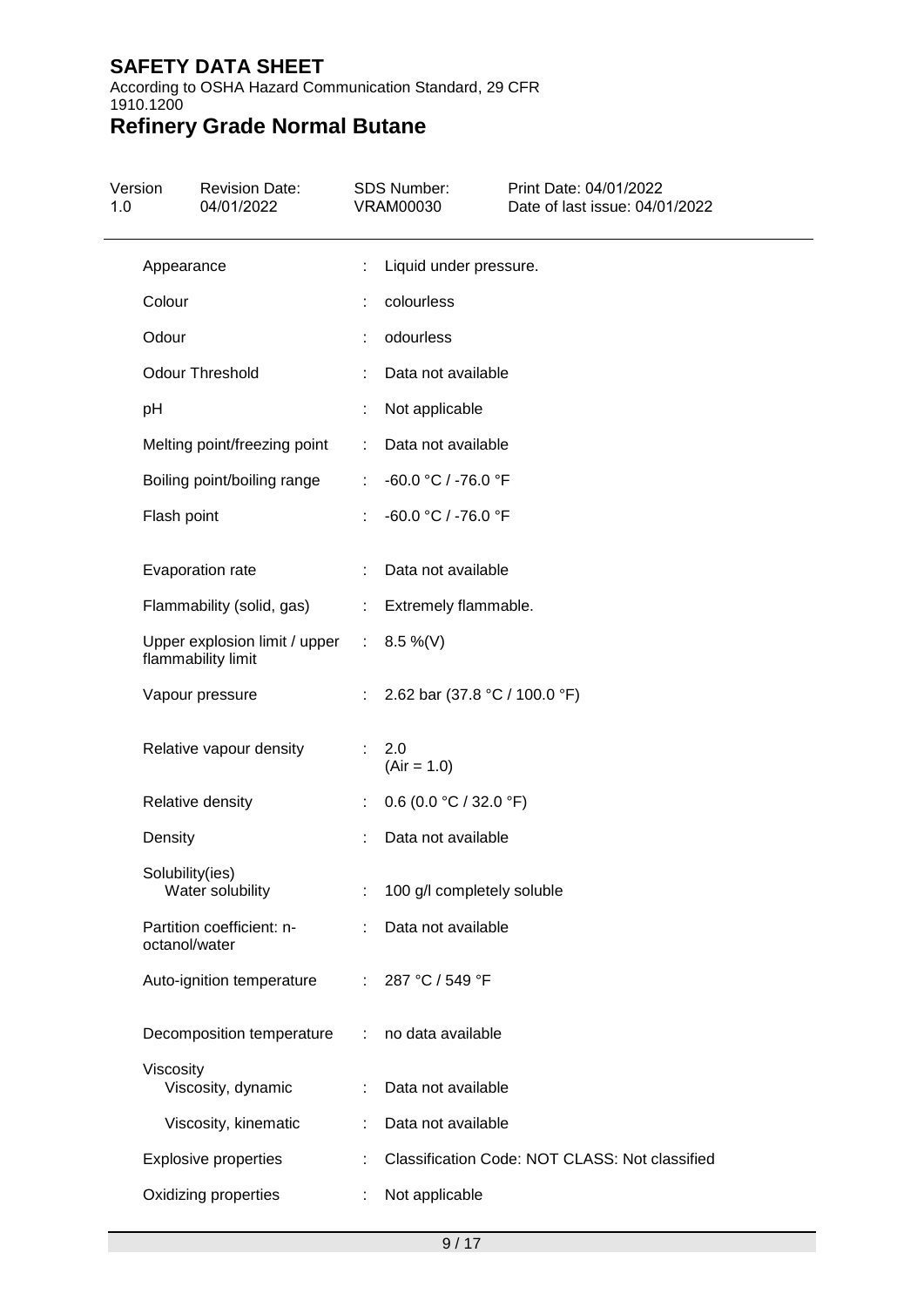According to OSHA Hazard Communication Standard, 29 CFR 1910.1200

## **Refinery Grade Normal Butane**

| Version<br>1.0 |            | <b>Revision Date:</b><br>04/01/2022         |                | <b>SDS Number:</b><br>VRAM00030                                                      | Print Date: 04/01/2022<br>Date of last issue: 04/01/2022        |  |  |
|----------------|------------|---------------------------------------------|----------------|--------------------------------------------------------------------------------------|-----------------------------------------------------------------|--|--|
|                |            | Surface tension                             |                | Data not available                                                                   |                                                                 |  |  |
|                |            | Molecular weight                            | $: 58.1$ g/mol |                                                                                      |                                                                 |  |  |
|                |            | <b>SECTION 10. STABILITY AND REACTIVITY</b> |                |                                                                                      |                                                                 |  |  |
|                | Reactivity |                                             |                |                                                                                      | No, product will not become self-reactive.                      |  |  |
|                |            | Chemical stability                          |                | Stable under normal conditions of use.                                               |                                                                 |  |  |
|                | tions      | Possibility of hazardous reac-              | ÷              | No hazardous reaction is expected when handled and stored<br>according to provisions |                                                                 |  |  |
|                |            | Conditions to avoid                         |                |                                                                                      | Heat, open flames, sparks and flammable atmospheres.            |  |  |
|                |            |                                             |                | tricity.                                                                             | In certain circumstances product can ignite due to static elec- |  |  |
|                |            | Incompatible materials                      |                | Strong oxidising agents.                                                             |                                                                 |  |  |
|                | products   | Hazardous decomposition                     |                | Hazardous decomposition products are not expected to form<br>during normal storage.  |                                                                 |  |  |

#### **SECTION 11. TOXICOLOGICAL INFORMATION**

#### **Information on likely routes of exposure**

Inhalation is the primary route of exposure although exposure may occur through skin or eye contact.

#### **Acute toxicity**

| <b>Product:</b><br>Acute oral toxicity | : Remarks: Not applicable                                                  |
|----------------------------------------|----------------------------------------------------------------------------|
| Acute inhalation toxicity              | : LC 50 (Rat): >20000 ppmV<br>Exposure time: 4 h<br>Remarks: Low toxicity: |
| Acute dermal toxicity                  | : Remarks: Not applicable                                                  |

#### **Skin corrosion/irritation**

#### **Product:**

Remarks: Not irritating to skin.

#### **Serious eye damage/eye irritation**

#### **Product:**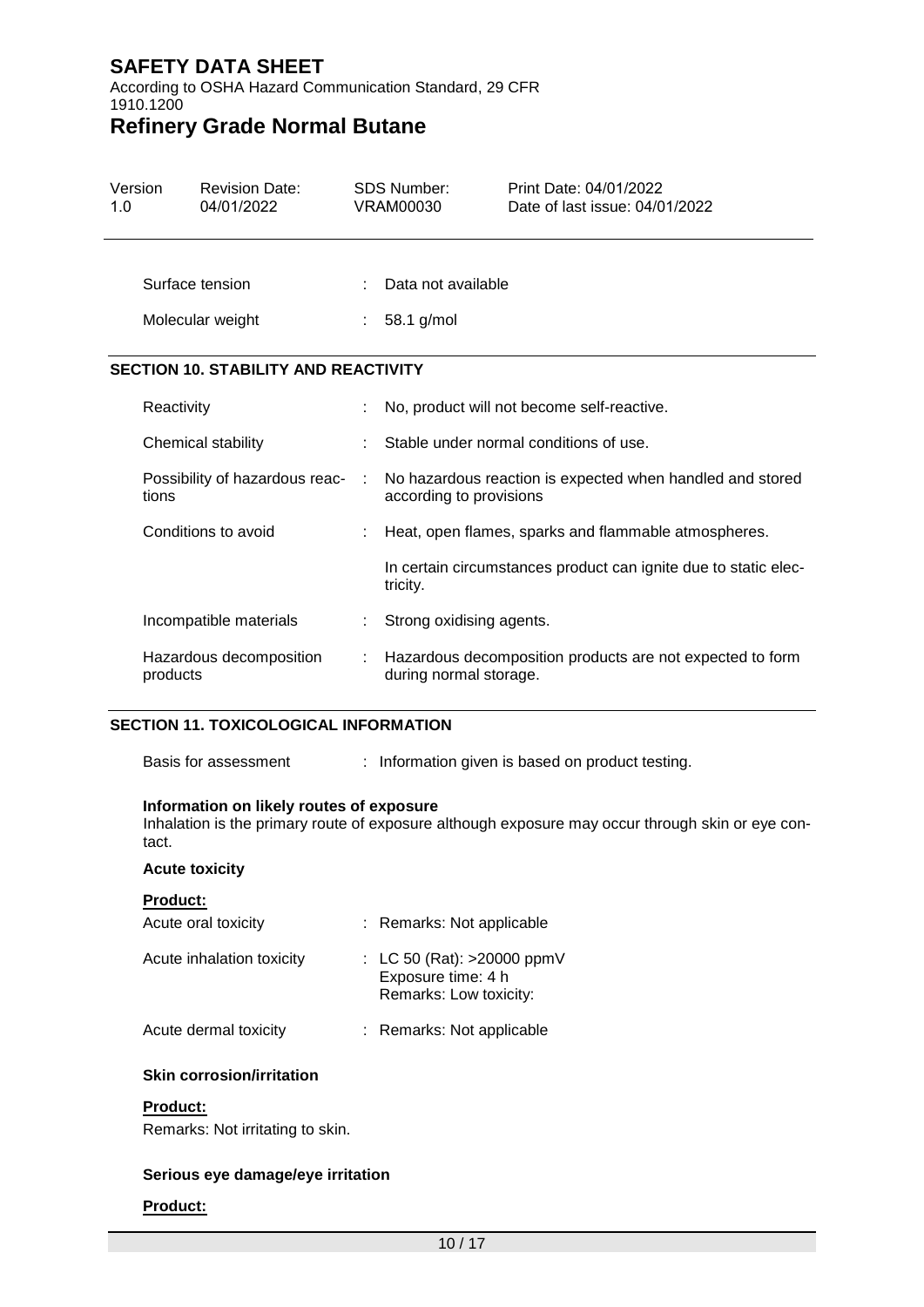According to OSHA Hazard Communication Standard, 29 CFR 1910.1200

### **Refinery Grade Normal Butane**

| Version | <b>Revision Date:</b> | SDS Number: | Print Date: 04/01/2022         |
|---------|-----------------------|-------------|--------------------------------|
| 1.0     | 04/01/2022            | VRAM00030   | Date of last issue: 04/01/2022 |

Remarks: Essentially non-irritating to eyes.

#### **Respiratory or skin sensitisation**

#### **Product:**

Remarks: Not a sensitiser. Based on available data, the classification criteria are not met.

#### **Germ cell mutagenicity**

#### **Product:**

: Remarks: Non mutagenic, Based on available data, the classification criteria are not met.

#### **Carcinogenicity**

#### **Product:**

Remarks: Not a carcinogen., Based on available data, the classification criteria are not met.

| <b>IARC</b> | No component of this product present at levels greater than or<br>equal to 0.1% is identified as probable, possible or confirmed<br>human carcinogen by IARC. |
|-------------|---------------------------------------------------------------------------------------------------------------------------------------------------------------|
| <b>OSHA</b> | No component of this product present at levels greater than or<br>equal to 0.1% is on OSHA's list of regulated carcinogens.                                   |
| <b>NTP</b>  | No component of this product present at levels greater than or<br>equal to 0.1% is identified as a known or anticipated carcinogen<br>by NTP.                 |

#### **Reproductive toxicity**

#### **Product:**

Remarks: Not a developmental toxicant., Does not impair fertility., Based on available data, the classification criteria are not met.

#### **STOT - single exposure**

#### **Product:**

Remarks: High concentrations may cause central nervous system depression resulting in headaches, dizziness and nausea; continued inhalation may result in unconsciousness and/or death.

#### **STOT - repeated exposure**

#### **Product:**

Remarks: Low systemic toxicity on repeated exposure.

: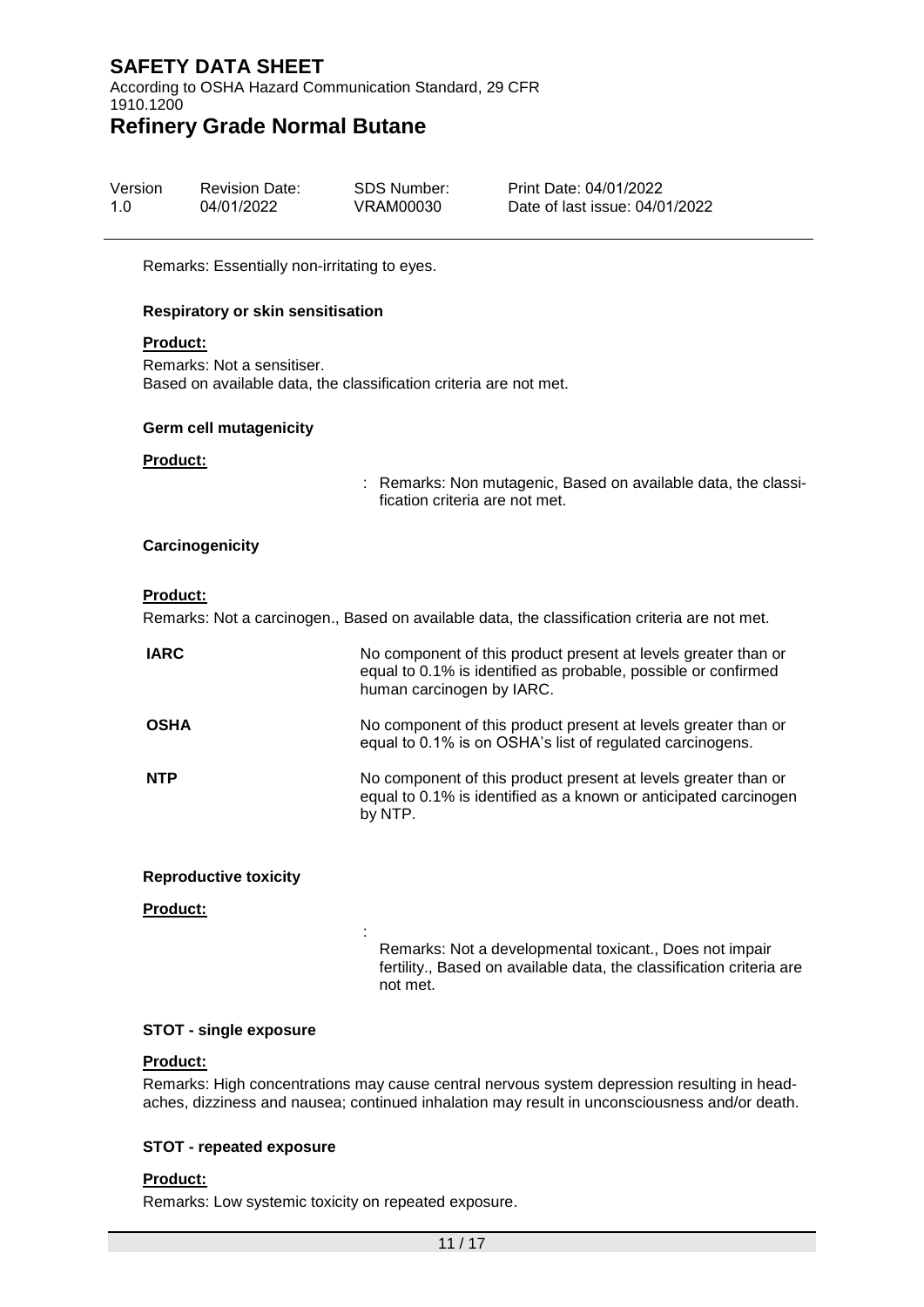According to OSHA Hazard Communication Standard, 29 CFR 1910.1200

# **Refinery Grade Normal Butane**

Version 1.0 Revision Date: 04/01/2022

SDS Number: VRAM00030

Print Date: 04/01/2022 Date of last issue: 04/01/2022

#### **Aspiration toxicity**

#### **Product:**

Not an aspiration hazard.

#### **Further information**

#### **Product:**

Remarks: High gas concentrations will displace available air; unconsciousness and death may occur suddenly from lack of oxygen., Exposure to very high concentrations of similar materials has been associated with irregular heart rhythms and cardiac arrest.

Remarks: Rapid release of gases which are liquids under pressure may cause frost burns of exposed tissues (skin, eye) due to evaporative cooling.

Remarks: Classifications by other authorities under varying regulatory frameworks may exist.

#### **SECTION 12. ECOLOGICAL INFORMATION**

| Basis for assessment                                                             | Incomplete ecotoxicological data are available for this product.<br>The information given below is based partly on a knowledge of<br>the components and the ecotoxicology of similar prod-<br>ucts. Physical properties indicate that hydrocarbon gases will<br>rapidly volatilise from the aquatic environment and that acute<br>and chronic effects would not be observed in practice. |  |
|----------------------------------------------------------------------------------|------------------------------------------------------------------------------------------------------------------------------------------------------------------------------------------------------------------------------------------------------------------------------------------------------------------------------------------------------------------------------------------|--|
| <b>Ecotoxicity</b>                                                               |                                                                                                                                                                                                                                                                                                                                                                                          |  |
| <b>Product:</b><br>Toxicity to fish (Acute toxici-<br>ty)                        | Remarks: LC/EC/IC50 > 100 mg/l<br>Practically non toxic:<br>Based on available data, the classification criteria are not met.                                                                                                                                                                                                                                                            |  |
| Toxicity to daphnia and other<br>aquatic invertebrates (Acute<br>toxicity)       | Remarks: LL/EL/IL50 > 100 mg/l<br>Practically non toxic:<br>Based on available data, the classification criteria are not met.                                                                                                                                                                                                                                                            |  |
| Toxicity to algae (Acute tox-<br>icity)                                          | Remarks: LC/EC/IC50 > 100 mg/l<br>Practically non toxic:<br>Based on available data, the classification criteria are not met.                                                                                                                                                                                                                                                            |  |
| Toxicity to fish (Chronic tox-<br>icity)                                         | Remarks: Data not available                                                                                                                                                                                                                                                                                                                                                              |  |
| Toxicity to daphnia and other :<br>aquatic invertebrates (Chron-<br>ic toxicity) | Remarks: Data not available                                                                                                                                                                                                                                                                                                                                                              |  |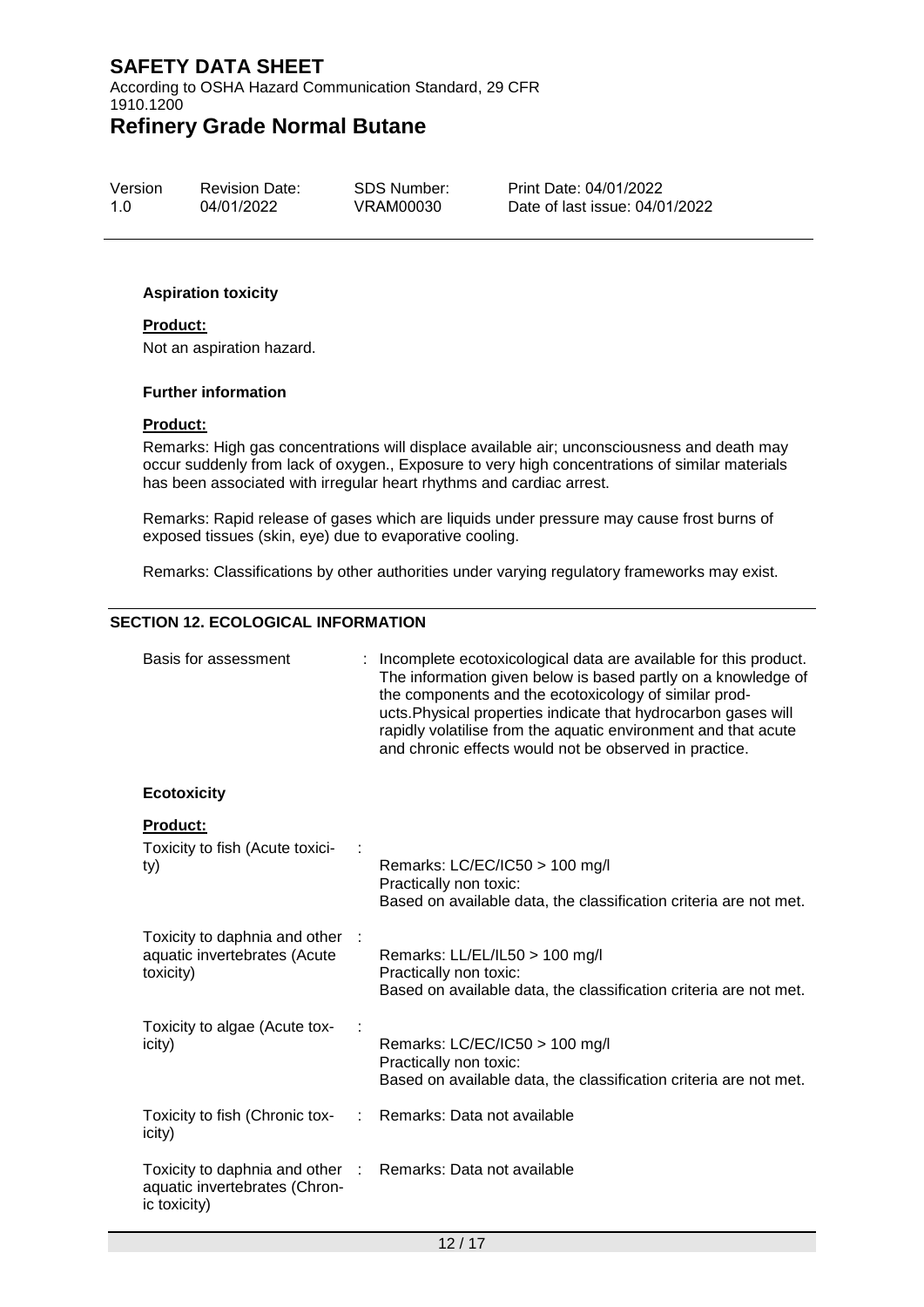According to OSHA Hazard Communication Standard, 29 CFR 1910.1200

# **Refinery Grade Normal Butane**

| Version<br>1.0 |                                                | <b>Revision Date:</b><br>04/01/2022  |                                                                                                                                       | <b>SDS Number:</b><br><b>VRAM00030</b>                          | Print Date: 04/01/2022<br>Date of last issue: 04/01/2022                                                                 |
|----------------|------------------------------------------------|--------------------------------------|---------------------------------------------------------------------------------------------------------------------------------------|-----------------------------------------------------------------|--------------------------------------------------------------------------------------------------------------------------|
|                | Toxicity to microorganisms<br>(Acute toxicity) |                                      |                                                                                                                                       | : Remarks: Data not available                                   |                                                                                                                          |
|                |                                                | <b>Persistence and degradability</b> |                                                                                                                                       |                                                                 |                                                                                                                          |
|                | <b>Product:</b><br>Biodegradability            |                                      | Readily biodegradable.                                                                                                                | : Remarks: Oxidises rapidly by photo-chemical reactions in air. |                                                                                                                          |
|                | <b>Bioaccumulative potential</b>               |                                      |                                                                                                                                       |                                                                 |                                                                                                                          |
|                | <b>Product:</b><br><b>Bioaccumulation</b>      |                                      |                                                                                                                                       | : Remarks: Does not bioaccumulate significantly.                |                                                                                                                          |
|                |                                                | <b>Mobility in soil</b>              |                                                                                                                                       |                                                                 |                                                                                                                          |
|                | <b>Product:</b><br>Mobility                    |                                      | : Remarks: Because of their extreme volatility, air is the only<br>environmental compartment that hydrocarbon gases will be<br>found. |                                                                 |                                                                                                                          |
|                |                                                | Other adverse effects                |                                                                                                                                       |                                                                 |                                                                                                                          |
|                | <b>Product:</b><br>mation                      | Additional ecological infor-         | ÷                                                                                                                                     |                                                                 | In view of the high rate of loss from solution, the product is<br>unlikely to pose a significant hazard to aquatic life. |

### **SECTION 13. DISPOSAL CONSIDERATIONS**

| <b>Disposal methods</b> |                                                                                                                                                                                                                                                                                                                                                                                                                                                                                                                                                                                                                                                                                                                                                                                                                                  |
|-------------------------|----------------------------------------------------------------------------------------------------------------------------------------------------------------------------------------------------------------------------------------------------------------------------------------------------------------------------------------------------------------------------------------------------------------------------------------------------------------------------------------------------------------------------------------------------------------------------------------------------------------------------------------------------------------------------------------------------------------------------------------------------------------------------------------------------------------------------------|
| Waste from residues     | It is the responsibility of the waste generator to determine the<br>÷<br>toxicity and physical properties of the material generated to<br>determine the proper waste classification and disposal meth-<br>ods in compliance with applicable regulations.<br>Waste arising from a spillage or tank cleaning should be dis-<br>posed of in accordance with prevailing regulations, preferably<br>to a recognised collector or contractor. The competence of the<br>collector or contractor should be established beforehand.<br>Do not dispose into the environment, in drains or in water<br>courses<br>Given the nature and uses of this product, the need for dis-<br>posal seldom arises. If necessary, dispose by controlled com-<br>bustion in purpose-designed equipment. If this is not possible,<br>contact the supplier. |
| Contaminated packaging  | Drain container thoroughly.<br>÷<br>After draining, vent in a safe place away from sparks and fire.<br>Residues may cause an explosion hazard.                                                                                                                                                                                                                                                                                                                                                                                                                                                                                                                                                                                                                                                                                   |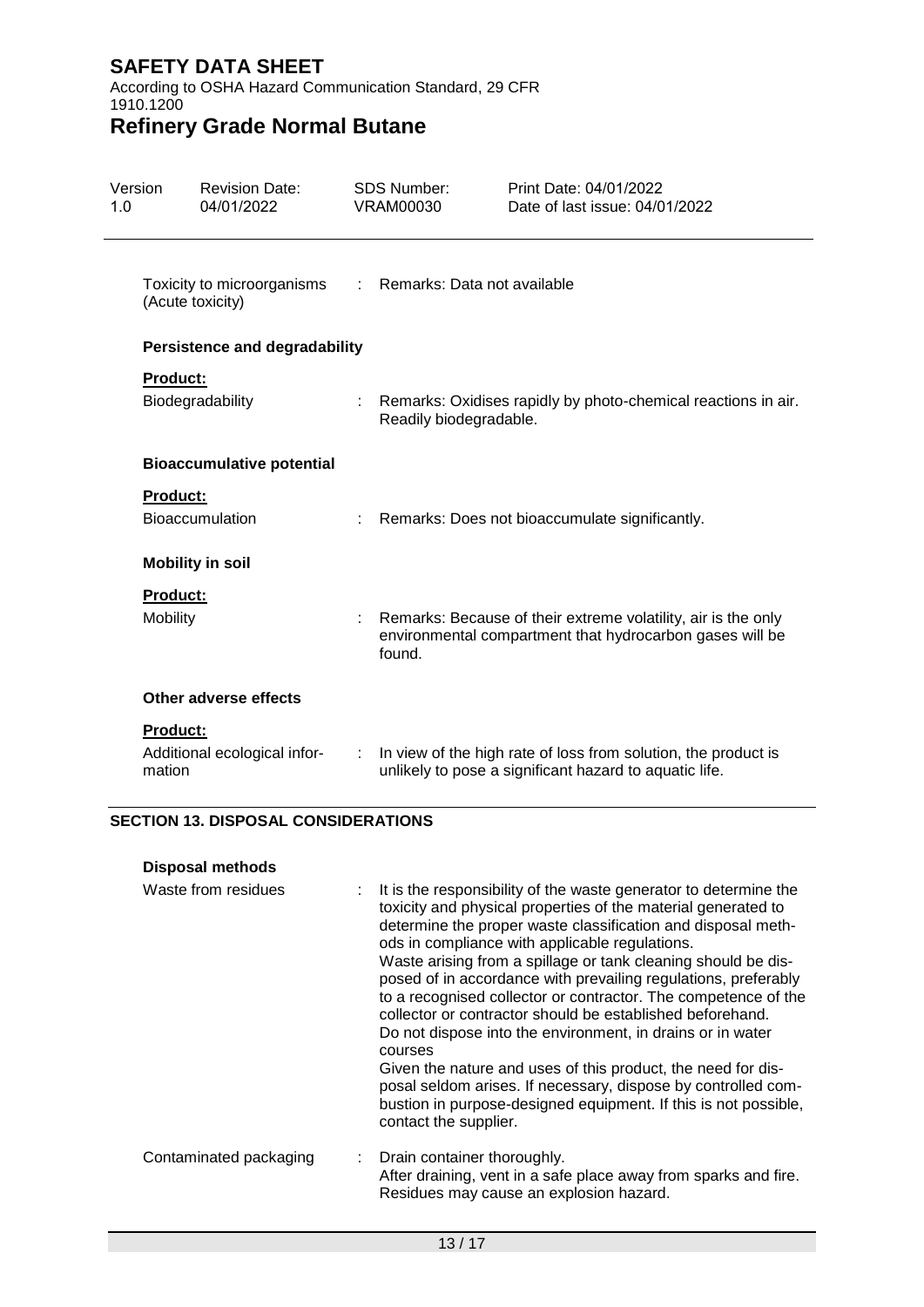According to OSHA Hazard Communication Standard, 29 CFR 1910.1200

# **Refinery Grade Normal Butane**

| Version<br>1.0 | <b>Revision Date:</b><br>04/01/2022 | <b>SDS Number:</b><br>VRAM00030 | Print Date: 04/01/2022<br>Date of last issue: 04/01/2022                                                                                                                                                                                                                                                                                                                 |
|----------------|-------------------------------------|---------------------------------|--------------------------------------------------------------------------------------------------------------------------------------------------------------------------------------------------------------------------------------------------------------------------------------------------------------------------------------------------------------------------|
|                |                                     | container.                      | Do not pollute the soil, water or environment with the waste<br>Return part-used or empty cylinders to the supplier.<br>For tanks seek specialist advice from suppliers.<br>Dispose in accordance with prevailing regulations, preferably<br>to a recognized collector or contractor. The competence of<br>the collector or contractor should be established beforehand. |
| <b>Remarks</b> | <b>Local legislation</b>            |                                 | : Disposal should be in accordance with applicable regional,<br>national, and local laws and regulations.<br>Local regulations may be more stringent than regional or na-<br>tional requirements and must be complied with.                                                                                                                                              |

#### **SECTION 14. TRANSPORT INFORMATION**

#### **National Regulations**

| UN/ID/NA number                  |            | US Department of Transportation Classification (49 CFR Parts 171-180)<br>: UN 1075 |
|----------------------------------|------------|------------------------------------------------------------------------------------|
| Proper shipping name             |            | : PETROLEUM GASES, LIQUEFIED                                                       |
| Class                            |            | $\div$ 2.1                                                                         |
|                                  |            |                                                                                    |
| Packing group                    |            | Not Assigned                                                                       |
| Labels                           |            | : 2.1                                                                              |
| Reportable quantity              |            | <b>Butane</b>                                                                      |
|                                  |            | (100 lb)                                                                           |
|                                  |            | Propane                                                                            |
|                                  |            | $(4,000$ lb)                                                                       |
| <b>ERG Code</b>                  |            | 115                                                                                |
| Marine pollutant                 |            | no                                                                                 |
| <b>Remarks</b>                   | $\epsilon$ | NOT-ODORIZED                                                                       |
| <b>International Regulations</b> |            |                                                                                    |
| <b>IATA-DGR</b>                  |            |                                                                                    |
| UN/ID No.                        |            | : UN 1075                                                                          |
| Proper shipping name             |            | : PETROLEUM GASES, LIQUEFIED                                                       |
| Class                            |            | 2.1                                                                                |
| Packing group                    |            | : Not Assigned                                                                     |
| Labels                           |            | : 2.1                                                                              |
| <b>IMDG-Code</b>                 |            |                                                                                    |
| UN number                        |            | $:$ UN 1075                                                                        |
| Proper shipping name             |            | : PETROLEUM GASES, LIQUEFIED                                                       |
| Class                            | $\epsilon$ | 2.1                                                                                |
| Packing group                    |            | Not Assigned                                                                       |
| Labels                           |            | 2.1                                                                                |
| Marine pollutant                 |            | no                                                                                 |

#### **Transport in bulk according to Annex II of MARPOL 73/78 and the IBC Code**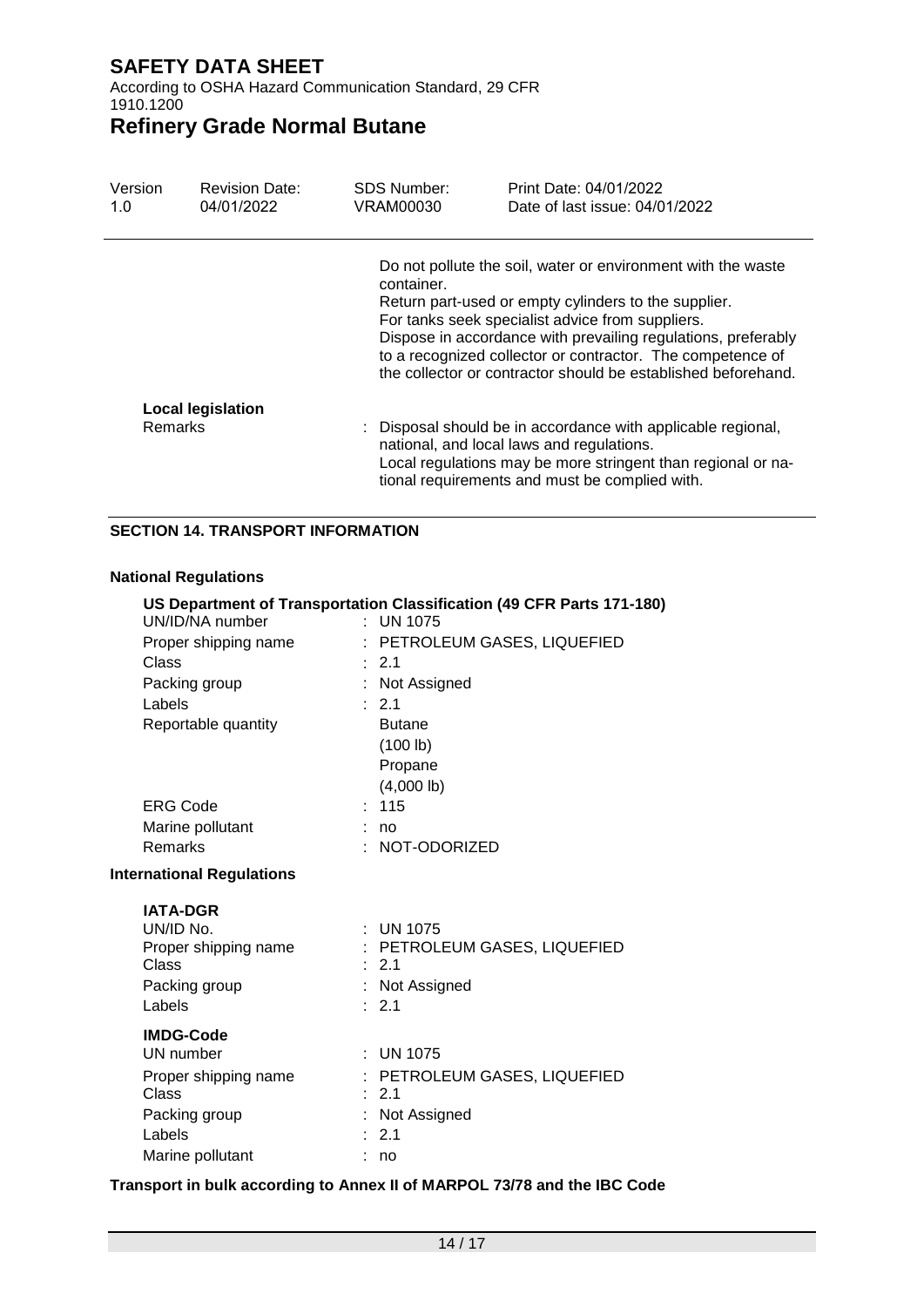According to OSHA Hazard Communication Standard, 29 CFR 1910.1200

### **Refinery Grade Normal Butane**

| Version<br>1.0 | <b>Revision Date:</b><br>04/01/2022 | SDS Number:<br>VRAM00030 | Print Date: 04/01/2022<br>Date of last issue: 04/01/2022                                                                                                                             |
|----------------|-------------------------------------|--------------------------|--------------------------------------------------------------------------------------------------------------------------------------------------------------------------------------|
|                | Special precautions                 | $:$ Not applicable       |                                                                                                                                                                                      |
| Remarks        | Special precautions for user        |                          | : Special Precautions: Refer to Chapter 7, Handling & Storage,<br>for special precautions which a user needs to be aware of or<br>needs to comply with in connection with transport. |

#### **SECTION 15. REGULATORY INFORMATION**

#### **EPCRA - Emergency Planning and Community Right-to-Know Act**

#### **CERCLA Reportable Quantity**

| <b>Components</b>                                                         | CAS-No.  |       | Component RQ   Calculated product RQ |
|---------------------------------------------------------------------------|----------|-------|--------------------------------------|
|                                                                           |          | (lbs) | (lbs)                                |
| l butane                                                                  | 106-97-8 | 100   | 100                                  |
| $\star$ . This is a completent to the DOs is a contract from the constant |          |       |                                      |

\*: The components with RQs are given for information.

#### **SARA 304 Extremely Hazardous Substances Reportable Quantity**

This material does not contain any components with a section 304 EHS RQ.

#### **SARA 302 Extremely Hazardous Substances Threshold Planning Quantity**

This material does not contain any components with a section 302 EHS TPQ.

| SARA 311/312 Hazards | : Flammable (gases, aerosols, liquids, or solids)<br>Gases under pressure                                                                                                               |
|----------------------|-----------------------------------------------------------------------------------------------------------------------------------------------------------------------------------------|
| <b>SARA 313</b>      | This material does not contain any chemical components with<br>known CAS numbers that exceed the threshold (De Minimis)<br>reporting levels established by SARA Title III, Section 313. |

#### **Clean Water Act**

This product does not contain any Hazardous Chemicals listed under the U.S. CleanWater Act, Section 311, Table 117.3.

#### **US State Regulations**

#### **Pennsylvania Right To Know**

| butane  | 106-97-8 |
|---------|----------|
| propane | 74-98-6  |

#### **California Prop. 65**

This product does not contain any chemicals known to State of California to cause cancer, birth defects, or any other reproductive harm.

#### **California List of Hazardous Substances**

butane 106-97-8

#### **Other regulations:**

The regulatory information is not intended to be comprehensive. Other regulations may apply to this material.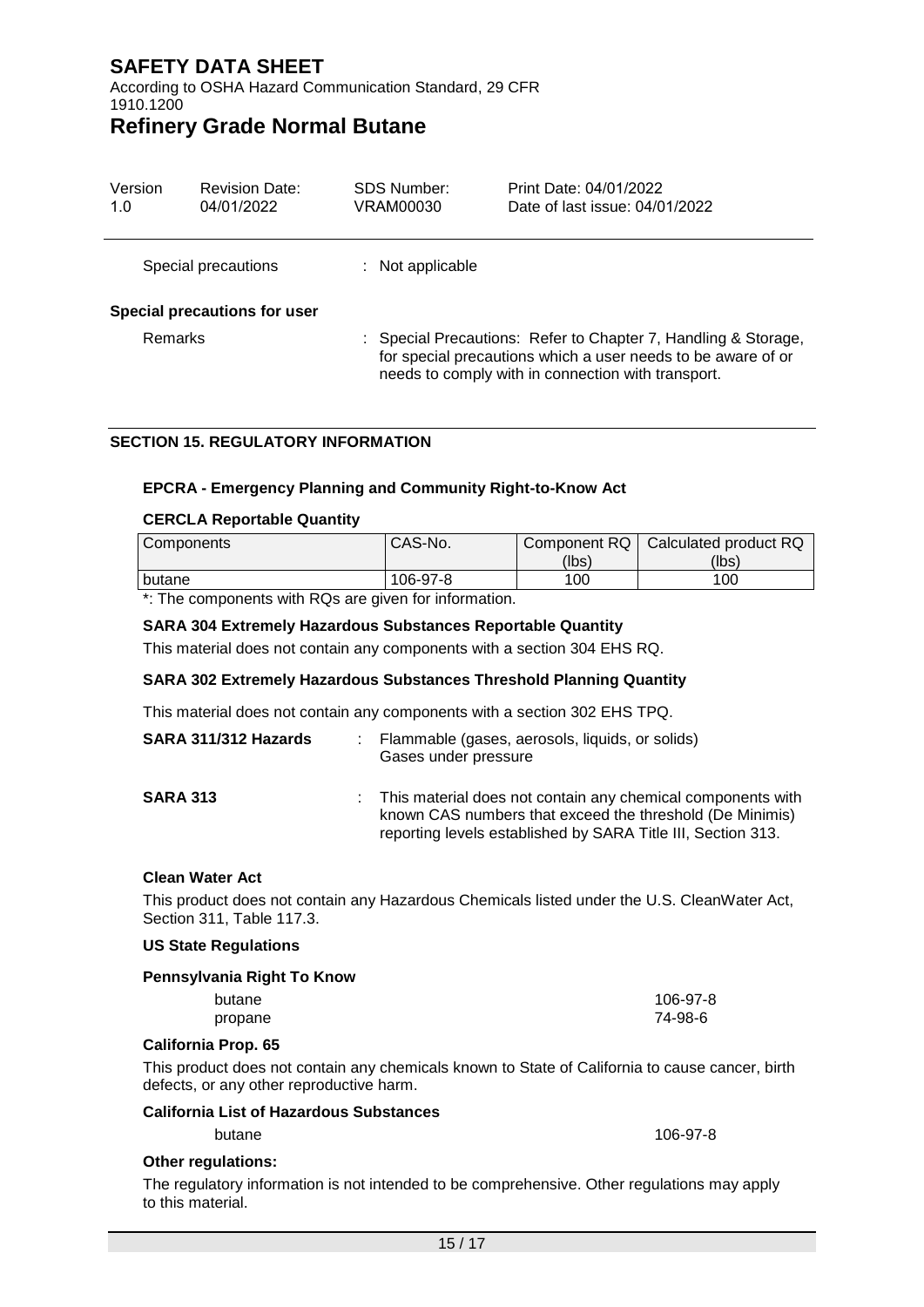According to OSHA Hazard Communication Standard, 29 CFR 1910.1200

# **Refinery Grade Normal Butane**

| Version | <b>Revision Date:</b> |
|---------|-----------------------|
| 1.0     | 04/01/2022            |

SDS Number: VRAM00030

Print Date: 04/01/2022 Date of last issue: 04/01/2022

#### **SECTION 16. OTHER INFORMATION**

#### **Further information**

NFPA Rating (Health, Fire, Reac-1, 4, 0 tivity)

#### **Full text of other abbreviations**

| ACGIH<br>OSHA Z-1<br>ACGIH / STEL<br>OSHA Z-1 / TWA<br>Abbreviations and Acronyms | USA. ACGIH Threshold Limit Values (TLV)<br>USA. Occupational Exposure Limits (OSHA) - Table Z-1 Lim-<br>its for Air Contaminants<br>Short-term exposure limit<br>8-hour time weighted average<br>: The standard abbreviations and acronyms used in this docu-<br>ment can be looked up in reference literature (e.g. scientific<br>dictionaries) and/or websites.                                                                                                                                                                                                                                                                                                                                                                                                                                                                                                                                                                                                                                                                                                                                                                                                                                                                                                                                                                                                                        |
|-----------------------------------------------------------------------------------|------------------------------------------------------------------------------------------------------------------------------------------------------------------------------------------------------------------------------------------------------------------------------------------------------------------------------------------------------------------------------------------------------------------------------------------------------------------------------------------------------------------------------------------------------------------------------------------------------------------------------------------------------------------------------------------------------------------------------------------------------------------------------------------------------------------------------------------------------------------------------------------------------------------------------------------------------------------------------------------------------------------------------------------------------------------------------------------------------------------------------------------------------------------------------------------------------------------------------------------------------------------------------------------------------------------------------------------------------------------------------------------|
|                                                                                   | ACGIH = American Conference of Governmental Industrial<br>Hygienists<br>$ADR = European Agreement concerning the International$<br>Carriage of Dangerous Goods by Road<br>AICS = Australian Inventory of Chemical Substances<br>ASTM = American Society for Testing and Materials<br>BEL = Biological exposure limits<br>BTEX = Benzene, Toluene, Ethylbenzene, Xylenes<br>CAS = Chemical Abstracts Service<br>CEFIC = European Chemical Industry Council<br>CLP = Classification Packaging and Labelling<br>COC = Cleveland Open-Cup<br>DIN = Deutsches Institut fur Normung<br>DMEL = Derived Minimal Effect Level<br>DNEL = Derived No Effect Level<br>DSL = Canada Domestic Substance List<br>$EC = European Commission$<br>EC50 = Effective Concentration fifty<br>ECETOC = European Center on Ecotoxicology and Toxicolo-<br>gy Of Chemicals<br>ECHA = European Chemicals Agency<br>EINECS = The European Inventory of Existing Commercial<br><b>Chemical Substances</b><br>EL50 = Effective Loading fifty<br>ENCS = Japanese Existing and New Chemical Substances<br>Inventory<br>EWC = European Waste Code<br>GHS = Globally Harmonised System of Classification and<br>Labelling of Chemicals<br>IARC = International Agency for Research on Cancer<br>IATA = International Air Transport Association<br>IC50 = Inhibitory Concentration fifty<br>IL50 = Inhibitory Level fifty |